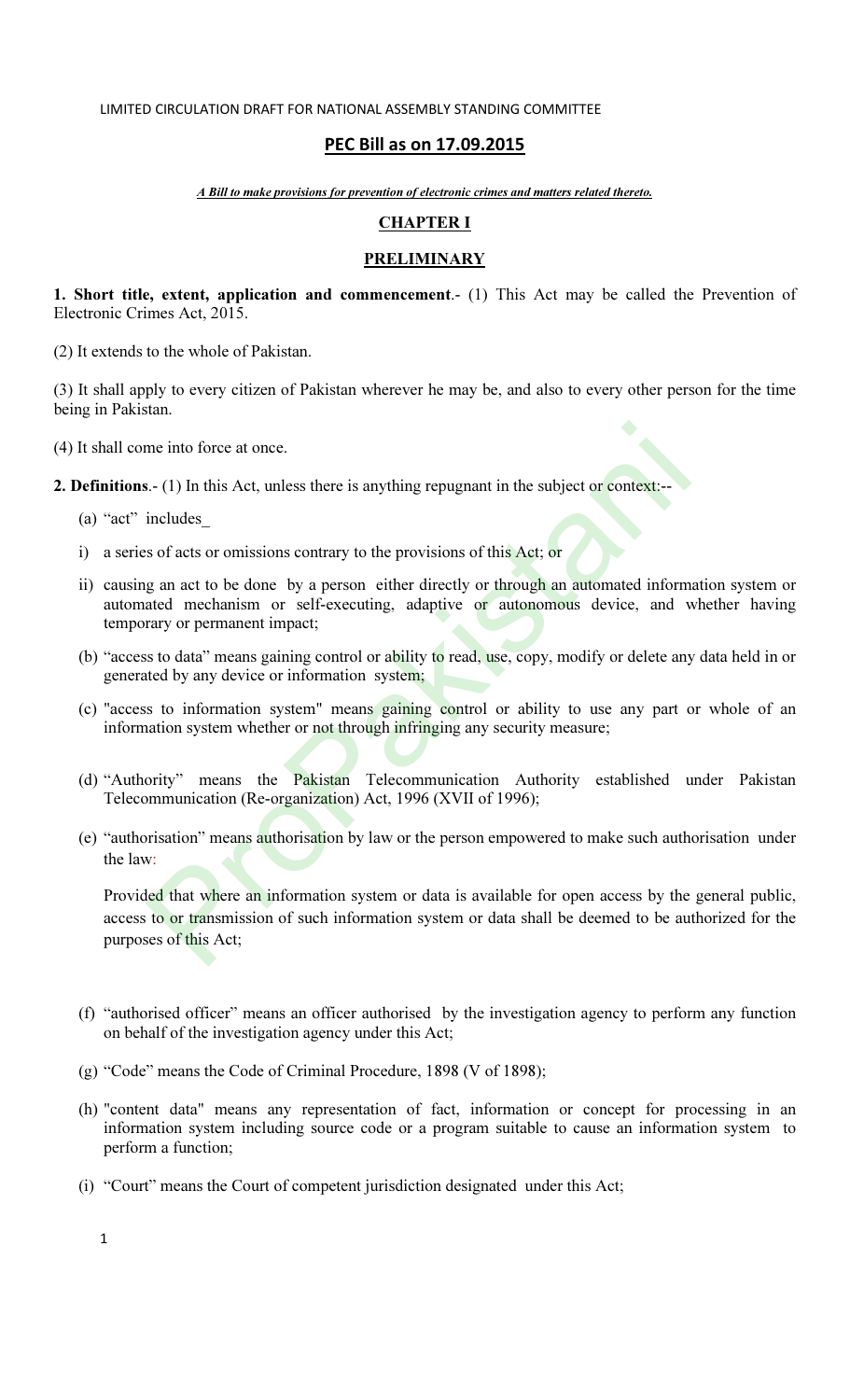- (j) "critical infrastructure" includes:
	- (i) the infrastructure so vital to the State or other organs of the Constitution such that its incapacitation disrupts or adversely affects the national security, economy, public order, supplies, services, health, safety or matters incidental or related thereto or
	- (ii) any other private or Government infrastructure so designated by the Government as critical infrastructure as per rules prescribed under this Act;
- (k) "critical infrastructure information system or data" means an information system, program or data that supports or performs a function with respect to a critical infrastructure;
- (l) "damage to an information system" means any unauthorised change in the ordinary working of an information system that impairs its performance, access, output or change in location whether temporary or permanent and with or without causing any change in the system;
- (m) "data" includes content data and traffic data;
- (n) "data damage" means alteration, deletion, deterioration, erasure, relocation, suppression, of data or making data temporarily or permanently unavailable;
- (o) "device" includes-
	- (i) physical device or article;
	- (ii) any electronic or virtual tool that is not in physical form;

(iii) a password, access code or similar data, in electronic or other form, by which the whole or any part of an information system is capable of being accessed; or

(iv)automated, self-executing, adaptive or autonomous devices, programs or information systems;

- (p) "electronic" includes electrical, digital, magnetic, optical, biometric, electrochemical, electromechanical, wireless or electromagnetic technology;
- (q) "identity information" means an information which may authenticate or identify an individual or an information system and enable access to any data or information system;
- (r) "information" includes text, message, data, voice, sound, database, video, signals, software, computer programs, any form of intelligence as defined under the Pakistan Telecommunication (Reorganization) Act, 1996 and codes including object code and source code; mended comen data and darin data,<br>damage" means alteration, deletion, deterioration, erasure, relocation, suppress<br>g data temporarily or permanently unavailable;<br>c" includes-<br>sical device or article;<br>y electronic or virtua
- (s) "information system" means an electronic system for creating, generating, sending, receiving, storing, reproducing, displaying, recording or processing any information;
- (t) "integrity" means, in relation to an electronic document, electronic signature or advanced electronic signature, the electronic document, electronic signature or advanced electronic signature that has not been tampered with, altered or modified since a particular point in time;
- (u) "interference with information system or data" means and includes an unauthorised act in relation to an information system or data that may disturb its normal working or form with or without causing any actual damage to such system or data.
- (v) "investigation agency" means the law enforcement agency established by or designated under this Act;
- 2 (w) "minor" means, notwithstanding anything contained in any other law, any person who has not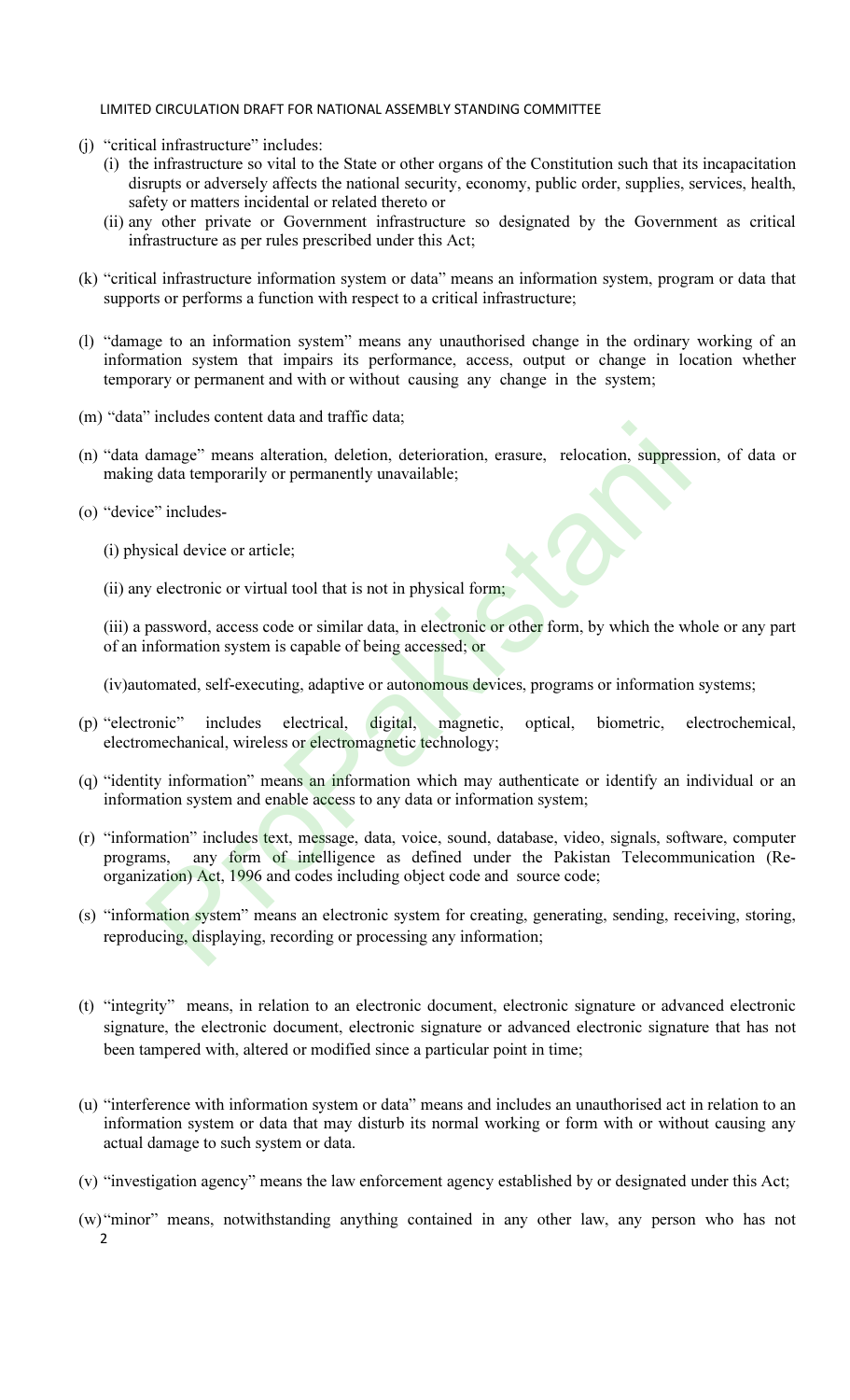completed the age of eighteen years.

- (x) "offence" means an offence punishable under this Act except when committed by a person under [ten] years of age or by a person above [ten] years of age and under [thirteen], who has not attained sufficient maturity of understanding to judge the nature and consequences of his conduct on that occasion.;
- (y) "rules" means rules made under this Act;
- (z) "seize" with respect to an information system or data includes taking possession of such system or data or making and retaining a copy of the data;
- (aa) "service provider" includes a person who:
	- (i) acts as a service provider in relation to sending, receiving, storing, processing or distribution of any electronic communication or the provision of other services in relation to electronic communication through an information system;
	- (ii) owns, possesses, operates, manages or controls a public switched network or provides telecommunication services;
	- (iii) processes or stores data on behalf of such electronic communication service or users of such service; or
	- (iv)provides premises from where or facilities through which the public in general may access the Internet against payment of charges for the same;
- (bb) "subscriber information" means any information held in any form by a service provider relating to a subscriber other than traffic data;
- (cc) "traffic data" includes data relating to a communication indicating its origin, destination, route, time, size, duration or type of service;
- (dd)"unauthorised access" means access to such information system or data which is not available for access by general public, without authorisation or in violation of the terms and conditions of the authorisation;
- (ee) "unauthorised interception" shall mean in relation to an information system or data, any interception without authorisation;

(3) Unless context provides otherwise, any other expression used in this Act or rules framed thereunder but not defined in the Act, shall have meanings assigned to the expression in the Pakistan Penal Code, 1860 (XLV of 1860), the Code of Criminal Procedure, 1898 (V of 1898) and the Qanoon-e-Shahadat Order, 1984 (X of 1984), as the case may be. any electronic communication or the provision of other services in relatio<br>communication through an information system;<br>(a) owns, possesses, operates, manages or controls a public switched networ<br>telecommunication services

## **CHAPTER II** OFFENCES AND PUNISHMENTS

3. Unauthorised access to information system or data.- Whoever intentionally gains unauthorised access to any information system or data shall be punished with imprisonment for a term which may extend to three months or with fine up to fifty thousand rupees or with both.

4. Unauthorised copying or transmission of data.- Whoever intentionally and without authorisation copies or otherwise transmits or causes to be transmitted any data shall be punished with imprisonment for a term which may extend to six months, or with fine up to one hundred thousand rupees or with both.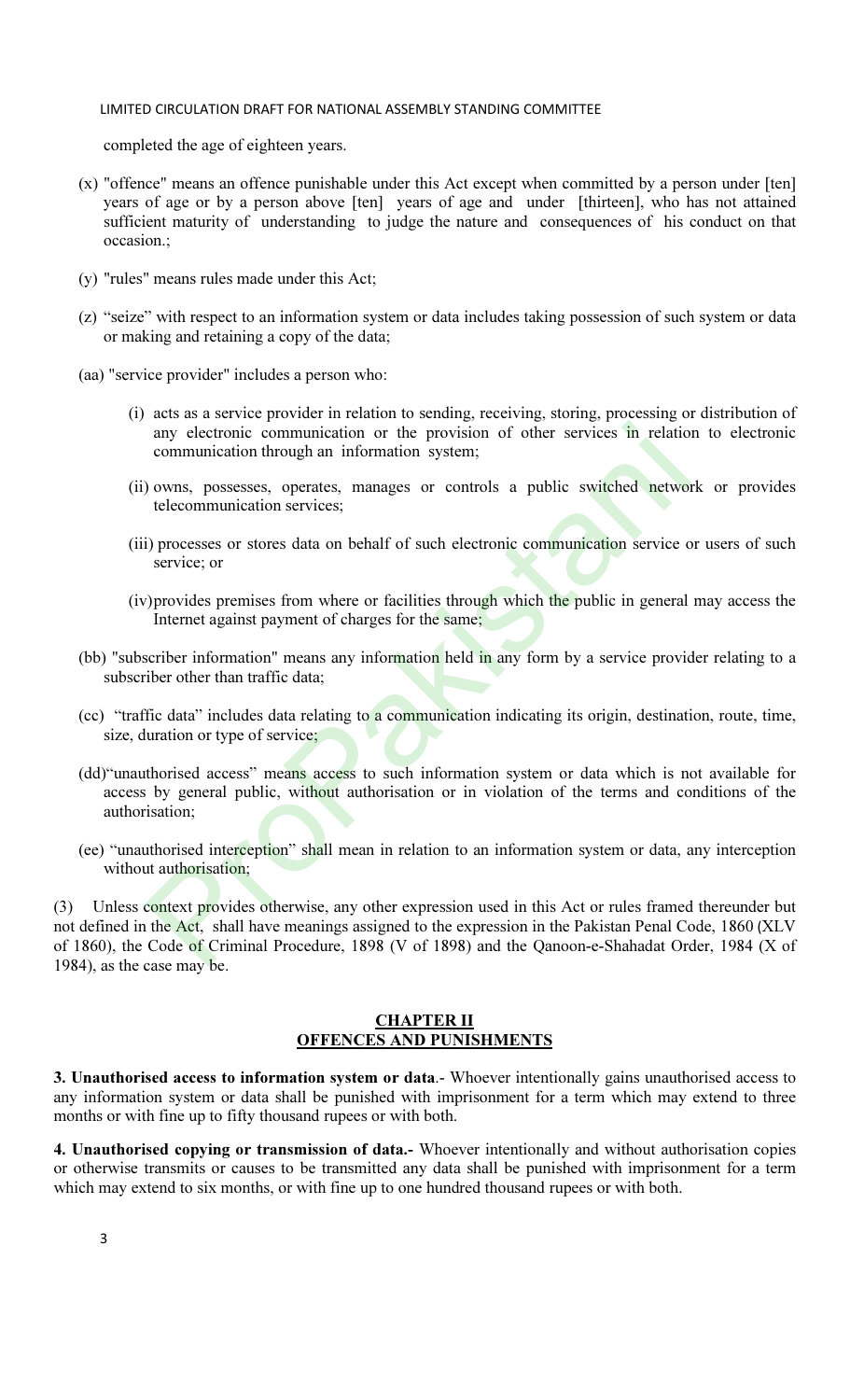5. Interference with information system or data.- Whoever intentionally interferes with or damages or causes to be interfered with or damaged any part or whole of an information system or data shall be punished with imprisonment which may extend to two years or with fine up to five hundred thousand rupees or with both.

6. Unauthorised access to critical infrastructure information system or data:- Whoever intentionally gains unauthorised access to any critical infrastructure information system or data shall be punished with imprisonment which may extend to three years or with fine up to one million rupees or with both.

7. Unauthorised copying or transmission of critical infrastructure data.- Whoever intentionally and without authorisation copies or otherwise transmits or causes to be transmitted any critical infrastructure data shall be punished with imprisonment for a term which may extend to five years, or with fine up to five million rupees or with both.

8. Interference with critical infrastructure information system or data.- Whoever intentionally interferes with or damages, or causes to be interfered with or damaged, any part or whole of a critical information system , or data, shall be punished with imprisonment which may extend to seven years or with fine up to ten million rupees or with both. From Content and the matter and the matter and the of a critical info<br>
eigns, or causes to be interfered with or damaged, any part or whole of a critical info<br>
il be punished with imprisonment which may extend to seven yea

9. Glorification of an offence and hate speech. Whoever prepares or disseminates information, through any information system or device, where the commission or threat is with the intent to:-

- (a) glorify an offence or the person accused or convicted of a crime and support terrorism or activities of proscribed organizations; and
- (b) advance religious, ethnic or sectarian hatred

shall be punished with imprisonment for a term which may extend to five years or with fine up to ten million rupees or with both.

Explanation: "Glorification" includes depiction of any form of praise or celebration in a desirable manner.

10. Cyber terrorism. –Whoever commits or threatens to commit any of the offences under sections 6, 7, 8 or 9 of this Act, where the commission or threat is with the intent to:-

(a) coerce, intimidate, overawe or create a sense of fear, panic or insecurity in the Government or the public or a section of the public or community or sect or create a sense of fear or insecurity in society; or (b) advance religious, ethnic or sectarian discord,

shall be punished with imprisonment of either description for a term which may extend to fourteen years or with fine up to fifty million rupees or with both.

11. Electronic forgery.- (1) Whoever, interferes with or uses any information system, device or data, with the intent to cause damage or injury to the public or to any person, or to make any illegal claim or title or to cause any person to part with property or to enter into any express or implied contract, or with intent to commit fraud by any input, alteration, deletion, or suppression of data, resulting in unauthentic data with the intent that it be considered or acted upon for legal purposes as if it were authentic, regardless of the fact that the data is directly readable and intelligible or not shall be punished with imprisonment of either description for a term which may extend to three years, or with fine up to two hundred and fifty thousand rupees or with both.

(2) Whoever commits offence under sub-section (1) in relation to a critical infrastructure information system or data shall be punished with imprisonment for a term which may extend to seven years or with fine up to five million rupees or with both.

4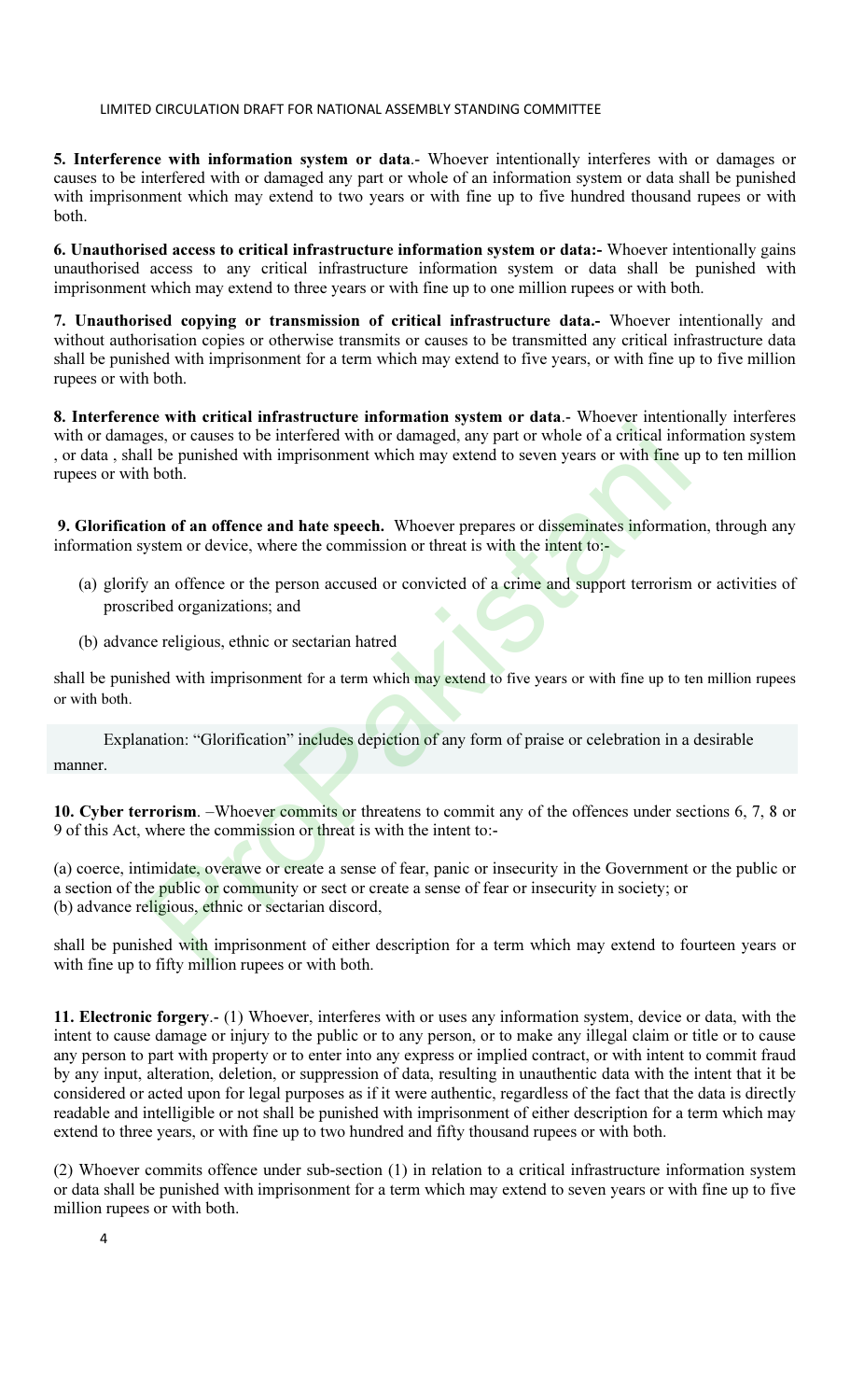12. Electronic fraud:- Whoeverwith the intent for wrongful gain interferes with or uses any information system, device or data or induces any person to enter into a relationship or deceives any person, which act or omission is likely to cause damage or harm to that person or any other person shall be punished with imprisonment for a term which may extend to two years or with fine up to ten million rupees, or with both.

13. Making, obtaining, or supplying device for use in offence.- Whoever produces, makes, generates, adapts, exports, supplies, offers to supply or imports for use any information system, data or device, primarily with the intent to be used or believing that it is primarily to be used to commit or to assist in the commission of an offence under this Act shall, without prejudice to any other liability that he may incur in this behalf, be punished with imprisonment for a term which may extend to 6 months or with fine up to fifty thousand rupees or with both.

14. Unauthorised use of identity information.-(1) Whoever obtains, sells, possesses, transmits or uses another person's identity information without authorisation shall be punished with imprisonment for a term which may extend to three years or with fine up to five million rupees, or with both.

(2) Any person whose identity information is obtained, sold, possessed, used or transmitted may apply to the Authority for securing, destroying, blocking access or preventing transmission of identity information referred to in sub-section (1) and the Authority on receipt of such application may take such measures as deemed appropriate for securing, destroying or preventing transmission of such identity information.

15. Unauthroised issuance of SIM cards etc.- Whoever sells or otherwise provides subscriber identity module (SIM) card, re-usable identification module (R-IUM) or other portable memory chip designed to be used in cellular mobile or wireless phone for transmitting information without obtaining and verification of the subscriber's antecedents in the mode and manner for the time being approved by the Authority shall be punished with imprisonment for a term which may extend to three years or with fine up to five hundred thousand rupees or both. **EXEGN USE THE STATE STATE AND SURFACE STATES AND SURFACE OF SURFACE AND AN IN STREMENT STATES AND IN STATE INTEGRAL STATES IN THE SECTION IN THE SECTION IN THE SECTION IN THE SECTION IN THE SECTION SECTION IN THE SECTION** 

16. Tempering etc. of communication equipment.- Whoever unlawfully or without authorisation changes, alters, tampers with or re-programs unique device identifier of any communication equipment including a cellular or wireless handset and starts using or marketing such device for transmitting and receiving information shall be punished with imprisonment which may extend to three years or with fine up to one million rupees or both.

Explanation: A "unique device identifier" is an electronic equipment identifier which is unique to a mobile wireless communication device.

17. Unauthorised interception.- Whoever intentionally commits unauthorised interception by technical means of:-

(a) any transmission that is not intended to be and is not open to the public, from or within an information system; or

(b) electromagnetic emissions from an information system that are carrying data,

shall be punished with imprisonment of either description for a term which may extend to two years or with fine up to five hundred thousand rupees or with both.

18. Offences against dignity of natural person- (1) Whoever intentionally publicly exhibits or displays or transmits any false information, which is likely to harm or intimidate the reputation or privacy of a natural person shall be punished with imprisonment for a term which may extend to three years or with fine up to one million rupees or with both:

Provided, nothing under this sub-section (1) shall apply to anything aired by a broadcast media or distribution service licensed under Pakistan Electronic Media Regulatory Authority Ordinance, 2002 (XIII of 2002).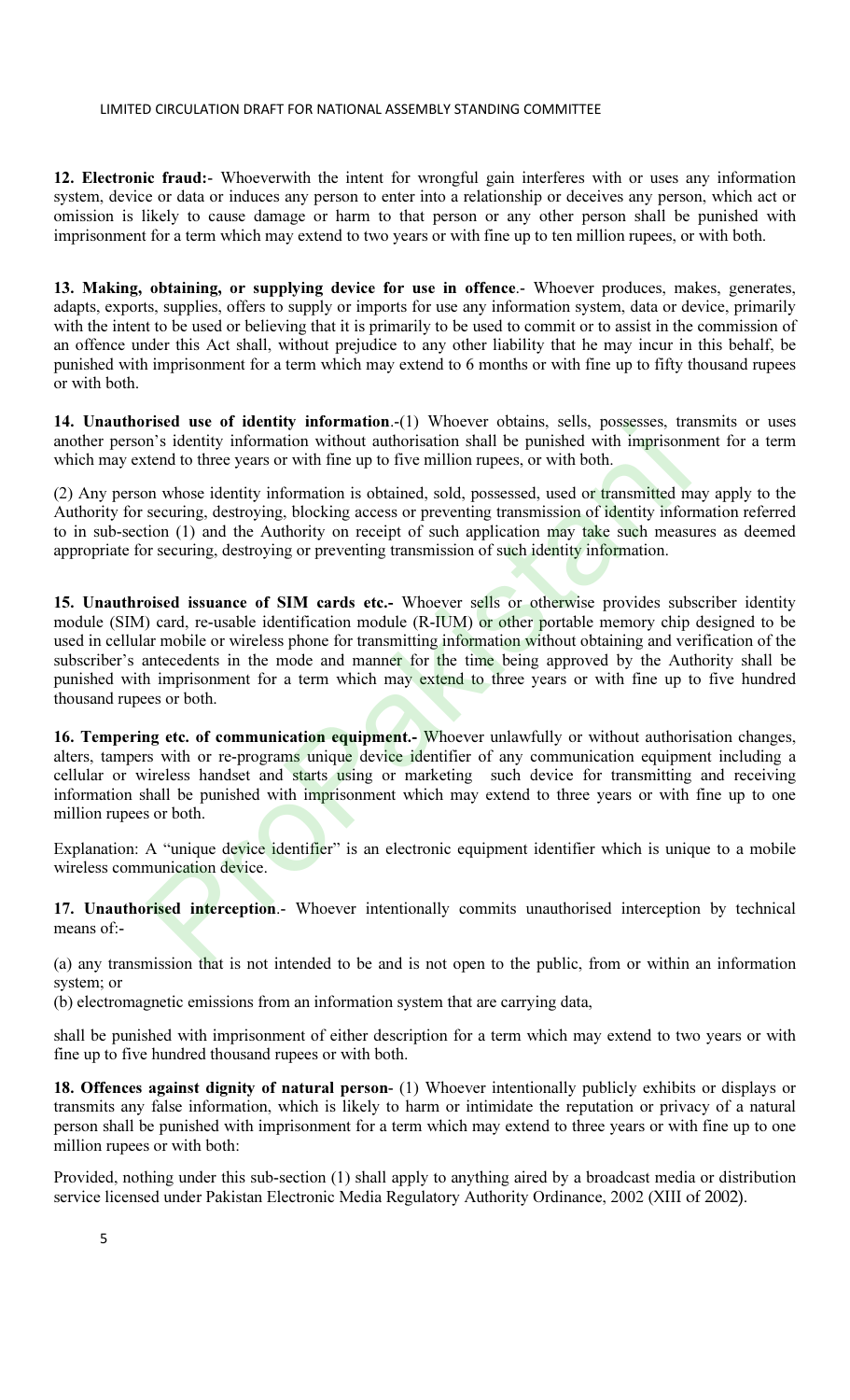(2) Any aggrieved person or his guardian, where such person is a minor, may apply to the Authority for passing of such orders for removal, destruction or blocking access to such information referred to in subsection (1) and the Authority on receipt of such application, may take such measures as deemed appropriate for securing, destroying, blocking access or preventing transmission of such information.

## 19. Offences against modesty of a natural person and minor.- (1) Whoever intentionally and publicly exhibits or displays or transmits any information which:-

- (a) superimposes a photograph of the face of a natural person over any sexually explicit image; or
- (b) distorts the face of a natural person or includes a photograph or a video of a natural person in sexually explicit conduct; or
- (c) intimidates a natural person with any sexual act,

shall be punished with imprisonment for a term which may extend to seven years or with fine up to five million rupees or both.

(2) Whoever commits an offence under sub-section (2) with respect to a minor shall be punished with imprisonment for a term which may extend to ten years, or with fine up to ten million rupees or with both.

(3) Any aggrieved person or his guardian, where such person is a minor, may apply to the Authority for passing of such orders for removal, destruction or blocking access to such information referred to in subsection (1) and (2) and the Authority on receipt of such application may take such measures as deemed appropriate for securing, destroying, blocking access or preventing transmission of such information.

20. Malicious code.- Whoever willfully and without authorization writes, offers, makes available, distributes or transmits malicious code through an information system or device, with intent to cause harm to any information system or data resulting in the corruption, destruction, alteration, suppression, theft or loss of the information system or data shall be punished with imprisonment for a term which may extend to two years or with fine up to one million rupees or both. communs an oriente under subsection ( $\omega$ ) wan 'espect to a minion share of the atternation ( $\omega$ ) with fine up to ten million rupes or for a term which may extend to ten years, or with fine up to ten million rupes or ieve

**Explanation.**- For the purpose of this section the expression "malicious code" includes a computer program or a hidden function in a program that damages an information system or data or compromises the performance of such system or availability of data or uses it without proper authorisation.

21. Cyber stalking.- (1) Whoever with the intent to coerce or intimidate or harass any person uses information system, information system network, the Internet, website, electronic mail, information or any other similar means of communication to:-

- (a) communicate obscene, vulgar, contemptuous, or indecent information; or
- (b) make any suggestion or proposal of an obscene nature; or
- (c) threaten to commit any illegal or immoral act; or
- (d) take a picture or photograph of any person and display or distribute without his consent or knowledge in a manner that harms a person; or
- (e) display or distribute information in a manner that substantially increases the risk of harm or violence to any person, commits the offence of cyber stalking.

(2) Whoever commits the offence specified in sub-section (1) shall be punishable with imprisonment for a term which may extend to one year or with fine up to one million rupees, or with both:

Provided that if the victim of the cyber stalking under sub-section (1) is a minor the punishment may extend to five years or with fine upto ten million rupees, or with both.

(3) Any aggrieved person may apply to the Authority for issuance of appropriate orders for removal or destruction of, or blocking access to such information as referred to in sub-section (1) and the Authority upon receipt of such application may take such measures as deemed appropriate for removal or destruction of, or blocking access to, such information.

6 22. Spamming.- (1) Whoever with intent transmits harmful, fraudulent, misleading, illegal or unsolicited information to any person without the express permission of the recipient, or causes any information system to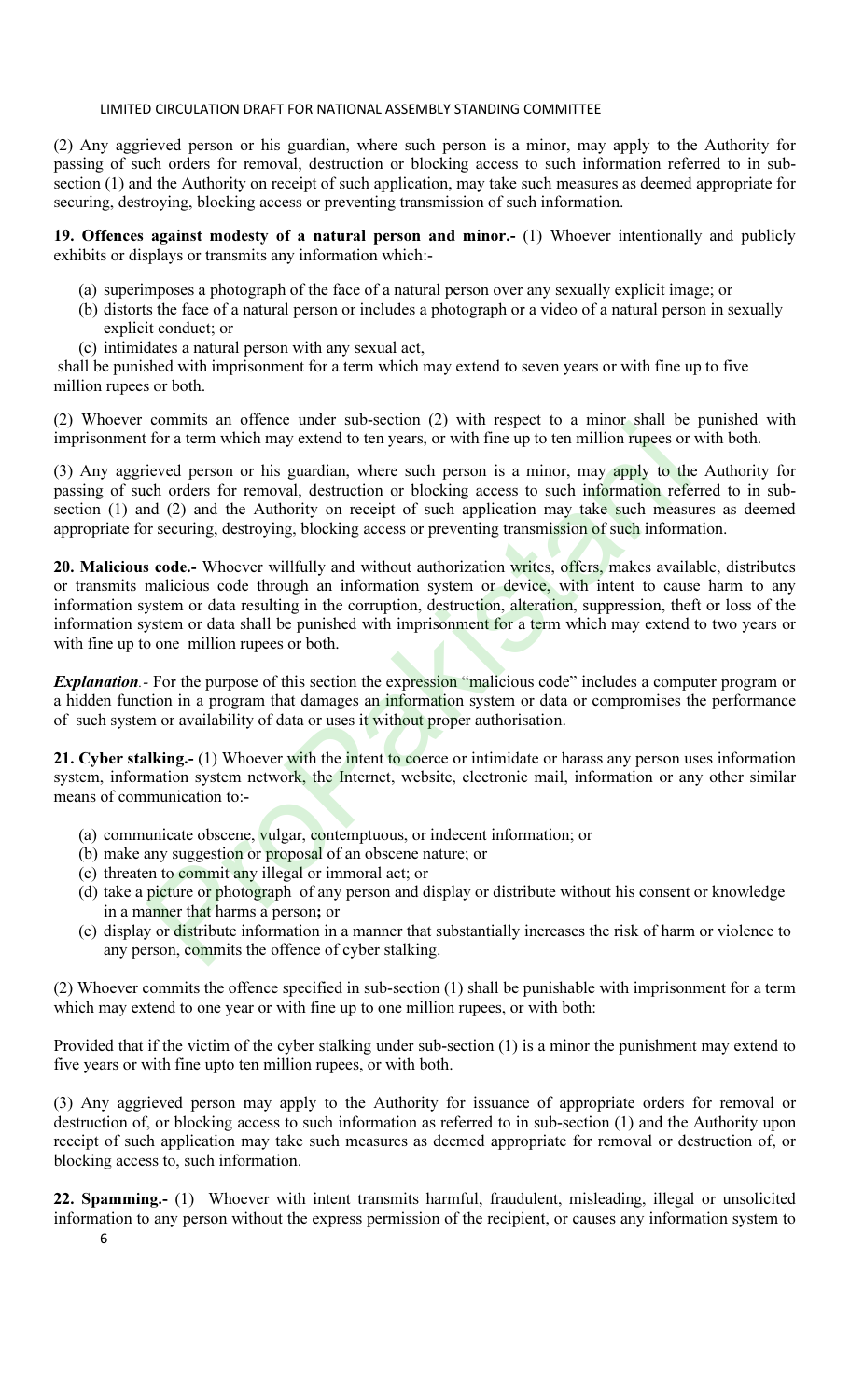show any such information commits the offence of spamming.

Explanation.- "Unsolicited information" does not include:

- i. Marketing authorized under the law; or
- ii. Information which has not been specifically unsubscribed by the recipient.

(2) A person engaged in direct marketing shall provide the option to the recipient of direct marketing to unsubscribe such marketing.

(3) Whoever commits the offence of spamming as described in sub-section (1) or engages in direct marketing in violation of sub-section (2), for the first time, shall be punished with fine not exceeding fifty thousand rupees and for every subsequent violation shall be punished with imprisonment for a term which may extend to three months or with fine up to one million rupees or with both.

23. Spoofing.- (1) Whoever dishonestly, establishes a website or sends any information with a counterfeit source intended to be believed by the recipient or visitor of the website, to be an authentic source commits spoofing.

(2) Whoever commits spoofing shall be punished with imprisonment for a term which may extend to three years, or with fine up to five hundred thousand rupees or with both.

24. Legal recognition of offences committed in relation to information system.- (1) Notwithstanding anything contained in any other law for the time being in force, an offence under this Act or any other law shall not be denied legal recognition and enforcement for the sole reason of such offence being committed in relation to, or through the use of an information system. - (1) whoever distonessly, establishes a website or sends any information with<br>ted to be believed by the recipient or visitor of the website, to be an authentic and to be believed by the recipient or visitor of the website

(2) References to "property" in any law creating an offence in relation to or concerning property, shall include information system and data.

25. Pakistan Penal Code 1860 to apply.- The provisions of the Pakistan Penal Code 1860 (XLV of 1860), to the extent not inconsistent with anything provided in this Act, shall apply to the offences provided in this Act.

# **CHAPTER III**

# ESTABLISHMENT OF INVESTIGATION AND PROSECUTION AGENCY AND PROCEDURAL POWERS FOR INVESTGATION

26. Establishment of investigation agency.-(1) The Federal Government may establish or designate a law enforcement agency as the investigation agency for the purposes of investigation of offences under this Act.

(2) Unless otherwise provided for under this Act, the investigation agency, the authorised officer and the Court shall in all matters follow the procedure laid down in the Code to the extent that it is not inconsistent with any provision of this Act.

(3) Notwithstanding provisions of any other law, the Federal Government shall make rules for appointment and promotion in the investigation agency including undertaking of specialized courses in digital forensics, information technology, computer science and other related matters for training of the officers and staff of the investigation agency.

27. Power to investigate.- (1) Only an authorised officer of the investigation agency shall have the powers to investigate an offence under this Act:

Provided that the Federal Government or the Provincial Government may, as the case may be, constitute one or more joint investigation teams comprising of the authorised officer of investigation agency and any other law enforcement agency for investigation of offence under this Act and any other law for the time being in force.

28. Expedited preservation and acquisition of data.- (1) If an authroised officer is satisfied that-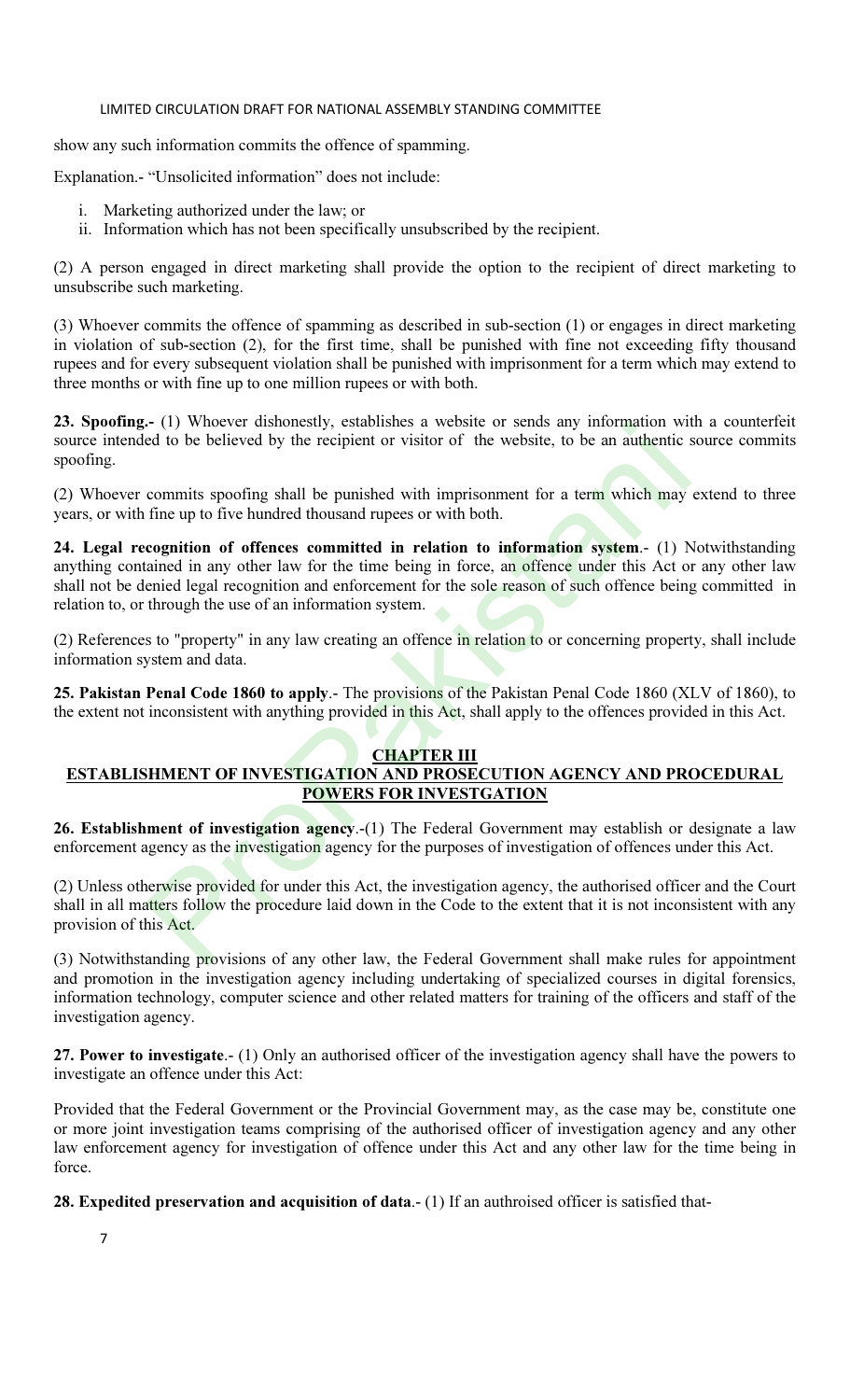- (a) data stored in any information system or by means of an information system, is reasonably required for the purposes of a criminal investigation; and
- (b) there is a risk or vulnerability that the data may be modified, lost, destroyed or rendered inaccessible,

the authorised officer may, by written notice given to a person in control of the information system, require that person to provide that data or to ensure that the data specified in the notice be preserved and the integrity thereof is maintained for a period not exceeding ninety days as specified in the notice:

Provided that the authorized officer shall immediately but not later than twenty four hours bring to the notice of the Court, the fact of acquisition of such data and the court on receipt of such information may pass such orders as deemed appropriate in the circumstances of the case including issuance of warrants for retention of such data or otherwise.

(2) The period provided in sub-section (1) for preservation of data may be extended by the Court if so deemed necessary upon receipt of an application from the authorised officer in this behalf.

29. Retention of traffic data.---(1) A service provider shall, within its existing or required technical capability, retain its traffic data for a minimum period of one year or such period as the Authority may notify from time to time and provide that data to the investigation agency or the authorised officer whenever so required.

(2) The service providers shall retain the traffic data under sub section  $(1)$  by fulfilling all the requirements of data retention and its originality as provided under sections 5 and 6 of the Electronic Transaction Ordinance, 2002 (LI of 2002).

(3) Any person who contravenes the provisions of this section shall be punished with imprisonment for a term which may extend to six months or with fine up to five hundred thousand rupees or with both.

30. Warrant for search or seizure.-(1) Upon an application by an authorised officer that demonstrates to the satisfaction of the Court that there exist reasonable grounds to believe that there may be in a specified place an information system, data, device or other articles that-

- (a) may reasonably be required for the purpose of a criminal investigation or criminal proceedings which may be material as evidence in proving a specifically identified offence made out under this Act; or
- (b) has been acquired by a person as a result of the commission of an offence,

the Court may issue a warrant which shall authorise an officer of the investigation agency, with such assistance as may be necessary, to enter the specified place and to search the premises and any information system, data, device or storage medium relevant to the offence identified in the application and access, seize or similarly secure any information system, data or other articles relevant to the offence identified in the application. **tion of traffic data....**(1) A service provider shall, within its existing or requin its traffic data for a minimum period of one year or such period as the Autherime and provide that data to the investigation agency or

(2) In circumstances involving an offence under section 10 of this Act, under which a warrant may be issued, but cannot be obtained without affording opportunity of destruction, alteration or loss of data, information system, device or any other article required for investigation, the authorized officer who shall as far as practicable be a Gazetted officer of the investigation agency enter the specified place and search the premises and any information system, data, device or article relevant to the offence and access, seize or similarly secure any information system, data or other articles relevant to the offence:

Provided that the authorized officer shall immediately but not later than twenty four hours bring to the notice of the Court, the fact of such search or seizure and the court on receipt of such information may pass such orders as deemed appropriate in the circumstances of the case.

31. Warrant for disclosure of content data.- (1) Upon an application by an authroised officer that demonstrates to the satisfaction of the Court that there exist reasonable grounds to believe that the content data stored in an information system is reasonably required for the purpose of a criminal investigation or criminal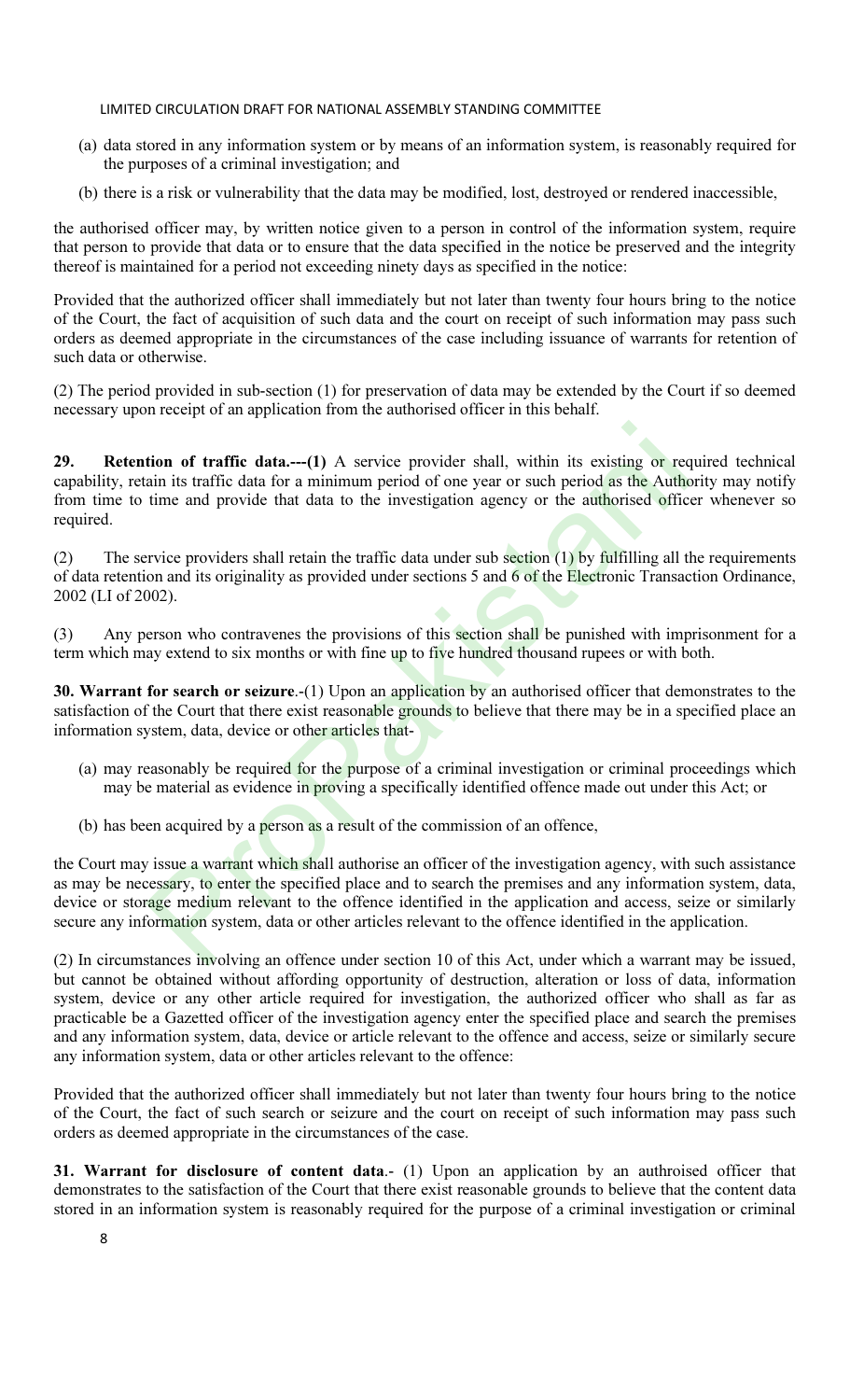proceedings with respect to an offence made out under this Act, the Court may, after recording reasons, order that a person in control of the information system or data, to provide such data or access to such data to the authorised officer.

(2) The period of a warrant issued under sub-section (1) may be extended beyond seven days if, on an application, a Court authorises an extension for a further period of time as may be specified by the Court.

32. Powers of an authorized officer.- (1) Subject to provisions of this Act, an authorised officer shall have the powers to -

- (a) have access to and inspect the operation of any specified information system;
- (b) use or cause to be used any specified information system to search any specified data contained in or available to such system;
- (c) obtain and copy only relevant data, use equipment to make copies and obtain an intelligible output from an information system;
- (d) have access to or demand any information, code or technology which has the capability of retransforming or unscrambling encrypted data contained or available to such information system into readable and comprehensible format or plain version; and copy only relevant data, use equipment to make copies and obtain an intiormation system;<br>and copy only relevant data, use equipment to make copies and obtain an intiormation system;<br>access to or demand any information,
- (e) require any person by whom or on whose behalf, the authorised officer has reasonable cause to believe, any information system has been used to grant access to any data within an information system within the control of such person;
- (f) require any person having charge of or otherwise concerned with the operation of any information system to provide him reasonable technical and other assistance as the authorised officer may require for investigation of an offence under this Act; and
- (g) require any person who is in possession of decryption information of an information system, device or data under investigation to grant him access to such decryption information necessary to decrypt data required for the purpose of investigating any such offence:

Explanation.- Decryption information means information or technology that enables a person to readily retransform or unscramble encrypted data from its unreadable form and from ciphered data to intelligible data.

(2) In exercise of the power of search and seizure of any information system, program or data the authorized officer at all times shall-

- (a) act with proportionality;
- (b) take all precautions to maintain integrity of the information system and data in respect of which a warrant for search or seizure has been issued;
- (c) not disrupt or interfere with the integrity or running and operation of any information system or data that is not the subject of the offences identified in the application for which a warrant for search or seizure has been issued;
- (d) avoid disruption to the continued legitimate business operations and the premises subjected to search or seizure under this Act; and
- (e) avoid disruption to any information system, program or data not connected with the information system that is not the subject of the offences identified in the application for which a warrant has been issued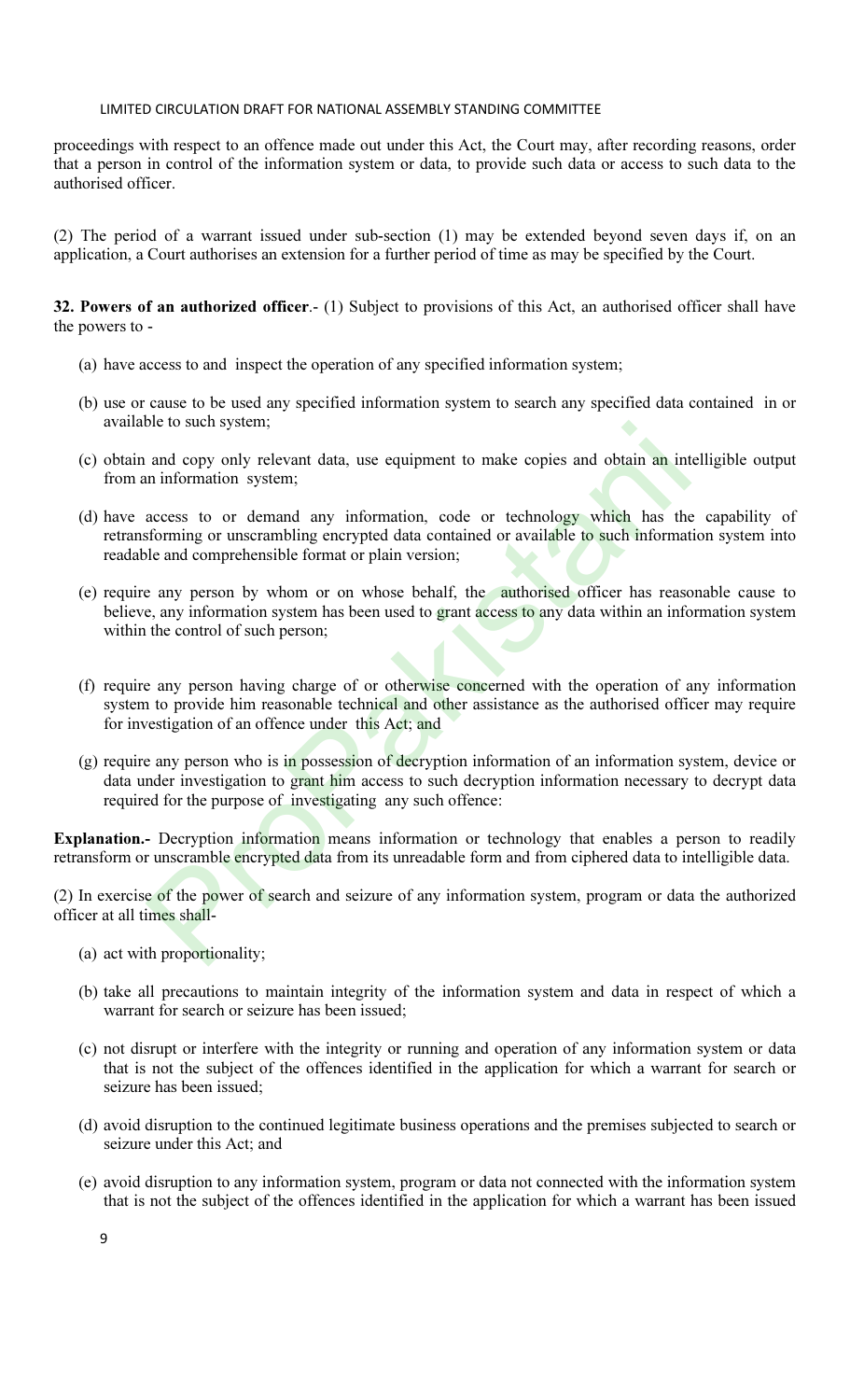or is not necessary for the investigation of the specified offence in respect of which a warrant has been issued.

(3) When seizing or securing any information system or data, the authroised officer shall make all efforts to use technical measures while maintaining its integrity and chain of custody and shall only seize an information system, data, device or articles, in part or in whole, as a last resort, for sufficient reasons that do not make it possible under the circumstances to use such technical measures or where use of such technical measures by themselves would not be sufficient to maintain the integrity and chain of custody of the data being seized.

33. Dealing with seized data.- The Federal Government may prescribe rules for search and seizure and dealing with the information system, data or other articles searched and seized under this Act.

34. Power to manage on-line information etc.- (1) The Authority is empowered to manage information and issue directions for removal or blocking of access of any information through any information system.

The Authority may direct any service provider to remove any information or block access to such information, if it considers it necessary in the interest of the glory of Islam or the integrity, security or defence of Pakistan or any part thereof, friendly relations with foreign states, public order, decency or morality, or in relation to contempt of court or commission of or incitement to an offence under this Act.

(2) The Authority may prescribe rules for adoption of standards and procedure to manage information, block access and entertain complaints.

(3) Until such procedure and standards are prescribed, the Authority shall exercise its powers under this Act or any other law for the time being in force in accordance with the directions issued by the Federal Government not inconsistent with the provisions of this Act.

35. Limitation of liability of service providers.- (1) No service provider shall be subject to any civil or criminal liability, unless it is established that the service provider had specific actual knowledge and willful intent to proactively and positively participate, and not merely through omission or failure to act, and thereby facilitated, aided or abetted the use by any person of any information system, service, application, online platform or telecommunication system maintained, controlled or managed by the service provider in connection with a contravention of this Act or rules made thereunder or any other law for the time being in force: it necessary in the interest of the glory of Islam or the integrity, security or defectors, friendly relations with foreign states, public order, decenvor or or normission of or incitement to an offence under this Act.<br>
pr

Provided that the burden to prove that a service provider had specific actual knowledge, and willful intent to proactively and positively participate in any act that gave rise to any civil or criminal liability shall be upon the person alleging such facts and no interim or final orders, or directions shall be issued with respect to a service provider by any investigation agency or Court unless such facts have so been proved and determined:

Provided further that such allegation and its proof shall clearly identify with specificity the content, material or other aspect with respect to which civil or criminal liability is claimed including but not limited to unique identifiers such as the Account Identification (Account ID), Uniform Resource Locator (URL), Top Level Domain (TLD), Internet Protocol Addresses (IP Addresses), or other unique identifier and clearly state the statutory provision and basis of the claim.

(2) No service provider shall under any circumstance be liable under this Act, rules made thereunder or any other law for maintaining and making available the provision of their service in good faith.

(3) No service provider shall be subject to any civil or criminal liability as a result of informing a subscriber, user or end-users affected by any claim, notice or exercise of any power under this Act, rules made thereunder or any other law:

Provided that the service provider, for a period not exceeding fourteen days, shall keep confidential and not disclose the existence of any investigation or exercise of any power under this Act when a notice to this effect is served upon it by an authorised officer, which period of confidentiality may be extended beyond fourteen days if, on an application by the authorised officer, the Court authorises an extension for a further specified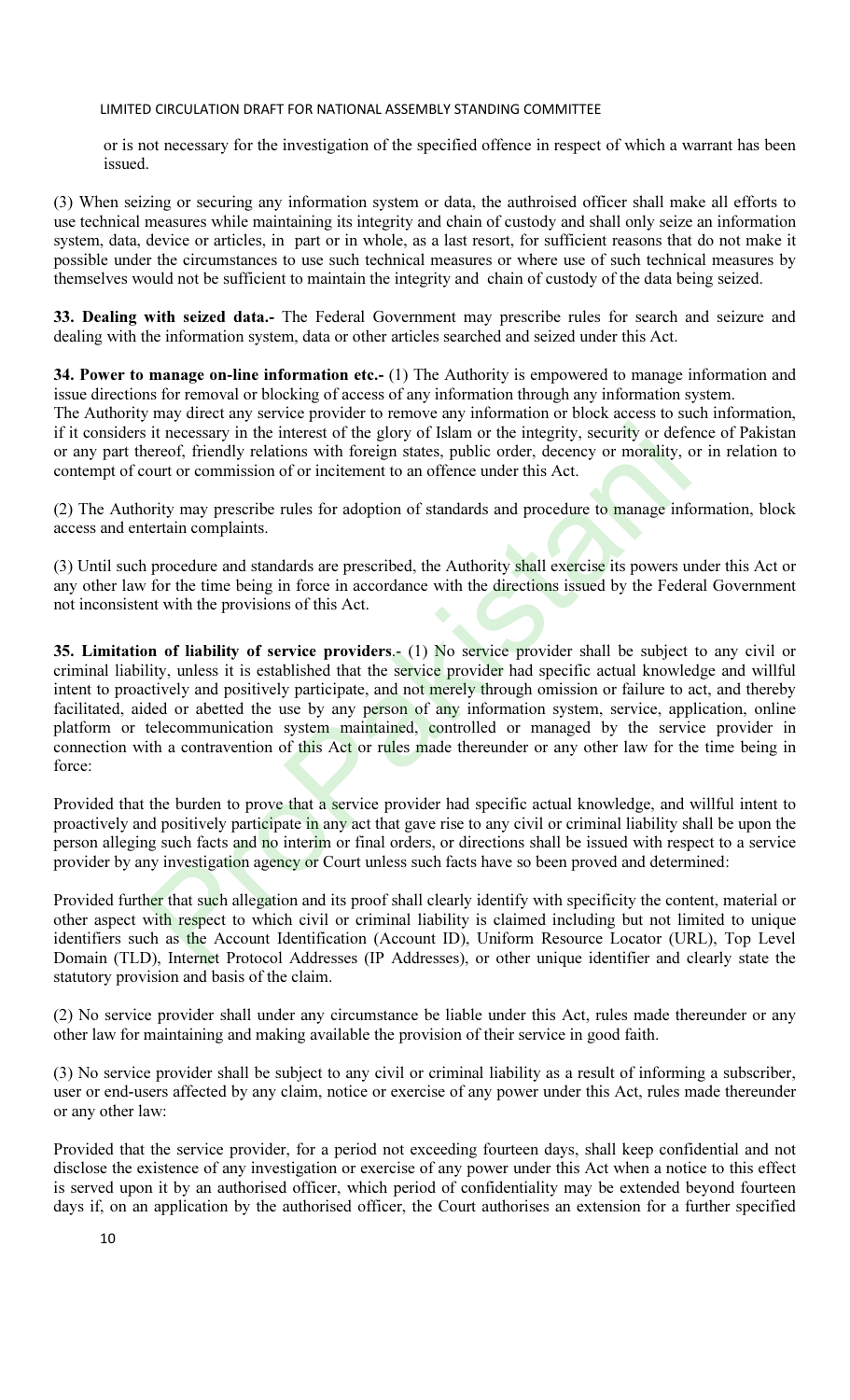period upon being satisfied that reasonable cause for such extension exists.

(4) No service provider shall be liable under this Act, rules made thereunder or any other law for the disclosure of any data or other information that the service provider discloses only to the extent of the provisions of this Act.

(5) No service provider shall be under any obligation to proactively monitor, make inquiries about material or content hosted, cached, routed, relayed, conduit, transmitted or made available by such intermediary or service provider.

36. Real-time collection and recording of information.-(1) If a Court is satisfied on the basis of information furnished by an authorised officer that there are reasonable grounds to believe that the content of any information is reasonably required for the purposes of a specific criminal investigation, the Court may order, with respect to information held by or passing through a service provider, to a designated agency as notified under the Investigation for Fair Trial Act, 2013 (I of 2013) or any other law for the time being in force having capability to collect real time information, to collect or record such information in real-time in coordination with the investigation agency for provision in the prescribed manner:

Provided that such real-time collection or recording shall not be ordered for a period beyond what is absolutely necessary and in any event for not more than seven days.

(2) Notwithstanding anything contained in any law to the contrary the information so collected under subsection (1) shall be admissible in evidence.

(3) The period of real-time collection or recording may be extended beyond seven days if, on an application, the Court authorises an extension for a further specified period.

(4) The Court may also require the designated agency to keep confidential the fact of the execution of any power provided for in this section and any information relating to it.

(5) The application under sub-sections (1) and (2) shall in addition to substantive grounds and reasons also-

- (a) explain why it is believed the data sought will be available with the person in control of an information system;
- (b) identify and explain with specificity the type of information likely to be found on such information system; collect real time information, to collect or record such information in real-time<br>tigation agency for provision in the prescribed manner:<br>such real-time collection or recording shall not be ordered for a period beyond wh<br>i
- (c) identify and explain with specificity the identified offence made out under this Act in respect of which the warrant is sought;
- (d) if authority to seek real-time collection or recording on more than one occasion is needed, explain why, and how many further disclosures are needed to achieve the purpose for which the warrant is to be issued;
- (e) what measures shall be taken to prepare and ensure that the real-time collection or recording is carried out whilst maintaining the privacy of other users, customers and third parties and without the disclosure of information of any person not part of the investigation;
- (f) why the investigation may be frustrated or seriously prejudiced unless the real time collection or recording is permitted; and
- (g) why to achieve the purpose for which the warrant is being applied, real time collection or recording by the person in control of the information system is necessary.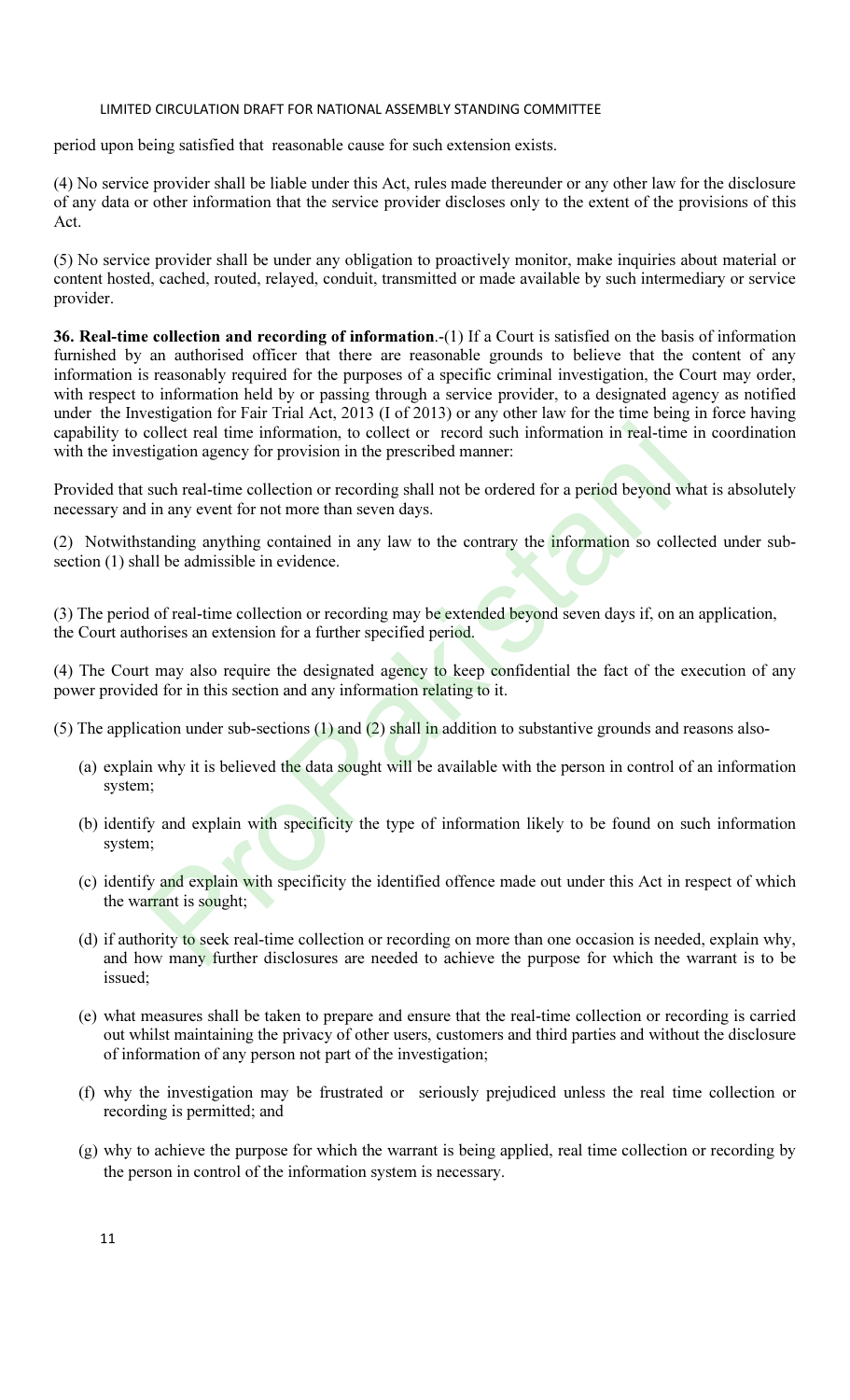37. Forensic laboratory.- The Federal Government shall establish or designate a forensic laboratory, independent of the investigation agency, to provide expert opinion before the Court or for the benefit of the investigation agency in relation to electronic evidence collected for purposes of investigation and prosecution of offences under this Act.

# <u>CHAPTER IV</u> INTERNATIONAL COOPERATION

38. International cooperation.-(1) The Federal Government may on receipt of request, extend such cooperation to any foreign Government, 24 x 7 network, any foreign agency or any international organization or agency for the purposes of investigations or proceedings concerning offences related to information systems, electronic communication or data or for the collection of evidence in electronic form relating to an offence or obtaining expeditious preservation and disclosure of data by means of an information system or real-time collection of data associated with specified communications or interception of data under this Act.

(2) The Federal Government may, at its own, forward to a foreign Government,  $24 \times 7$  network, any foreign agency or any international agency or organization any information obtained from its own investigations if it considers that the disclosure of such information might assist the other Government, agency or organization etc., as the case be in initiating or carrying out investigations or proceedings concerning any offence. al Government may, at its own, forward to a foreign Government, 24 x 7 networe international agency or organization any information behind from its own in the disclosure of such information might assist the other Governme

(3) The Federal Government may require the foreign Government, 24 x 7 network, any foreign agency or any international agency to keep the information provided confidential or use it subject to some conditions.

(4) The Federal Government may send and answer requests for mutual assistance, the execution of such requests or their transmission to the authorities competent for their execution.

(5) The Federal Government may refuse to accede to any request made by a foreign Government, 24 x 7 network, any foreign agency or any international organization or agency if the request concerns an offence which may prejudice its national interests including its sovereignty, security, public order or an ongoing investigation or trial.

# CHAPTER – V

# PROSECUTION AND TRIAL OF OFFENCES

39. Offences to be compoundable and non-cognizable.- (1) All offences under this Act, except the offences under section 10 and 19 of this Act , and abetment thereof, shall be non-cognizable, bailable and compoundable:

Provided that offences under section 15 of this Act shall be cognizable by the investigation agency on a written complaint by the Authority.

(2) Offences under section 10 and19 of this Act and abetment thereof shall be non-bailable, non-compoundable and cognizable by the investigation agency.

40. Cognizance and trial of offences.— (1) The Federal Government, in consultation with the Chief Justice of respective High Court, shall designate Presiding Officers of the Courts to try offences under this Act at such places as deemed necessary.

(2) The Federal Government shall, in consultation with the Chief Justice of respective High Court, arrange for special training to be conducted by an entity notified by the Federal Government for training on computer sciences, cyber forensics, electronic transactions and data protection.

(3) Prosecution and trial of an offence under this Act committed by a minor shall be conducted under the Juvenile Justice System Ordinance, 2000.

(4) To the extent not inconsistent with this Act, the procedure laid down under the Code of Criminal Procedure 1898 (V of 1898) and the Qanoon-e-Shahadat Order 1984 (X of 1984) shall be followed.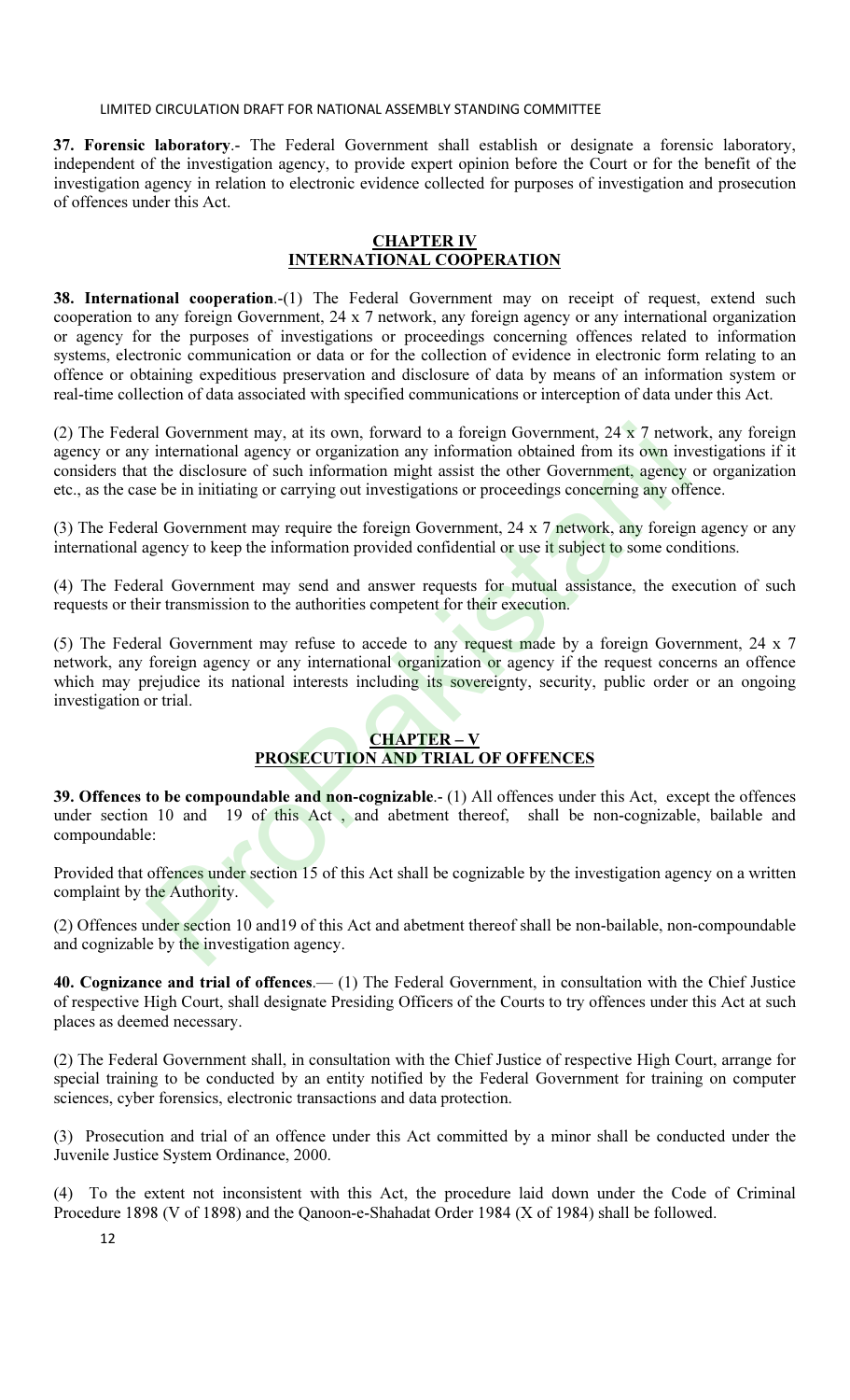41. Order for payment of compensation.- The Court may, in addition to award of any punishment including fine under this Act, make an order for payment of compensation to the victim for any damage or loss caused and the compensation so awarded shall be recoverable as arrears of land revenue:

Provided that the compensation awarded by the Court shall not prejudice any right to a civil remedy for the recovery of damages beyond the amount of compensation so awarded.

42. Appointment of amicus curiae and seeking expert opinion.- The Court may appoint amicus curiae or seek independent expert opinion on any matter connected with a case pending before it.

43. Appeal.- An appeal against the final judgment of a Court shall lie within thirty days from the date of provision of its certified copy free of cost.

# CHAPTER VI PREVENTIVE MEASURES

44. Prevention of electronic crimes.- (1) The Federal Government or the Authority, as the case may be, may issue guidelines to be followed by the owners of the designated information systems or service providers in the interest of preventing any offence under this Act.

(2) Any owner of the information system or service provider who violates the guidelines issued by the Federal Government under sub-section (1) shall be guilty of an offence punishable, if committed for the first time, with fine upto ten million rupees and upon any subsequent conviction shall be punishable with imprisonment which may extend to six months or with fine or with both.

45. Computer Emergency Response Teams.- (1) The Federal Government may formulate one or more Computer Emergency Response Teams to respond to any threat against or attack on any critical infrastructure information systems or critical infrastructure data, or widespread attack on information systems in Pakistan. (2) A Computer Emergency Response Team constituted under sub-section (1) may comprise of technical experts from private or government sector, officers of any intelligence agency or any sub-set thereof. **PREVENTIVE MEASURES**<br> **PREVENTIVE MEASURES**<br> **PREVENTIVE MEASURES**<br> **PREVENTIVE MEASURES**<br> **PREVENTIVE TO THE FECTAL GOVERNMENT OF THE CONSULTER CONSULTER THE CONSULTER TO THE CONSULTER THE OF THE OF THE OF THE OF THE THE** 

(3) A Computer Emergency Response Team shall respond to a threat or attack without causing any undue hindrance or inconvenience to the use and access of the information system or data as may be prescribed.

# CHAPTER VII MISCELLANEOUS

46. Relation of the Act with other laws.- (1) The provisions of this Act shall have effect not in derogation of the Pakistan Penal Code, 1860 (XLV of 1860), the Code of Criminal Procedure, 1898 (V of 1898) and the Qanoon-e-Shahadat Order, 1984 (X of 1984), Protection of Pakistan Act, 2014 (X of 2014) and Investigation for Fair Trial Act, 2013 (I of 2013).

(2) Subject to sub-section (1), the provisions of this Act shall have effect notwithstanding anything to the contrary contained in any other law on the subject for the time being in force.

47. Power to make rules.- (1) The Federal Government may, by notification in the official Gazette, make rules for carrying out purposes of this Act.

(2) Without prejudice to the generality, of the foregoing powers, such rules may specify:-

- (a) qualifications and trainings of the officers and staff of the investigation agency and prosecutors;
- (b) powers, functions and responsibilities of the investigation agency, its officers and prosecutors;
- (c) standard operating procedures of the investigation and prosecution agency;